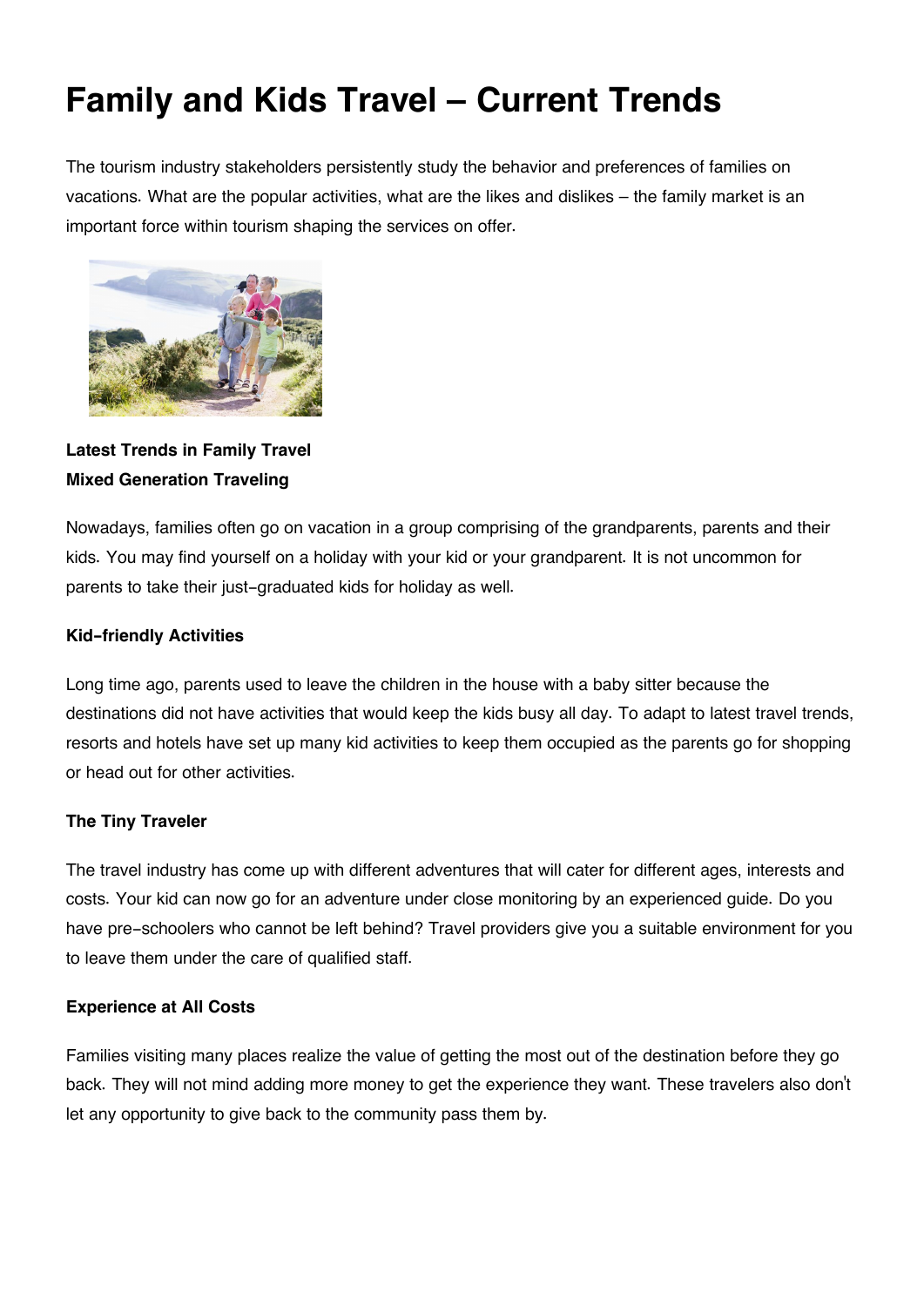

#### **Stay Fit**

Many travelers are going on vacation with the knowledge that they will get time to hike or ride bikes and thus keep fit. During the vacation, they will prefer to wake up early and watch the rising sun rather than sleep till late. Swimming pools nowadays are not just a statement of prestige, they are used mainly to keep the body healthy and fit.

#### **Health Is Wealth**

Chefs all over the destinations are recognizing the demands from parents for healthy food for their kids. This has made them include healthy food choices for the kids on their menus.

### **All in One Package**

You now don't have to move to a different location to play golf, swim or go for horseback riding. These are now available at the hotel or resort you are staying at. Rooms come with internet access, gaming devices and even cinema theatres for your enjoyment.



#### **Keeping in Touch**

Whether you are in your room in a hotel, on a cruise or in an airplane, you definitely know that internet and Wi-Fi technology is vital. It has been reported in a recent Sheraton Survey that social media is used by more than 60% of travelers to communicate with family and friends while on vacation. Many people find it easier to logon and send an email rather than call family at home.

With this in mind, the hotels and resorts have taken care to install internet and Wi-Fi in their rooms. Some resorts have installed tracking systems in their tickets so that they can monitor their movement. Some airlines have gone ahead to provide in-flight access to the internet and mobile phone signals to enable their customers to communicate easily. Many mobile phone apps have been developed that